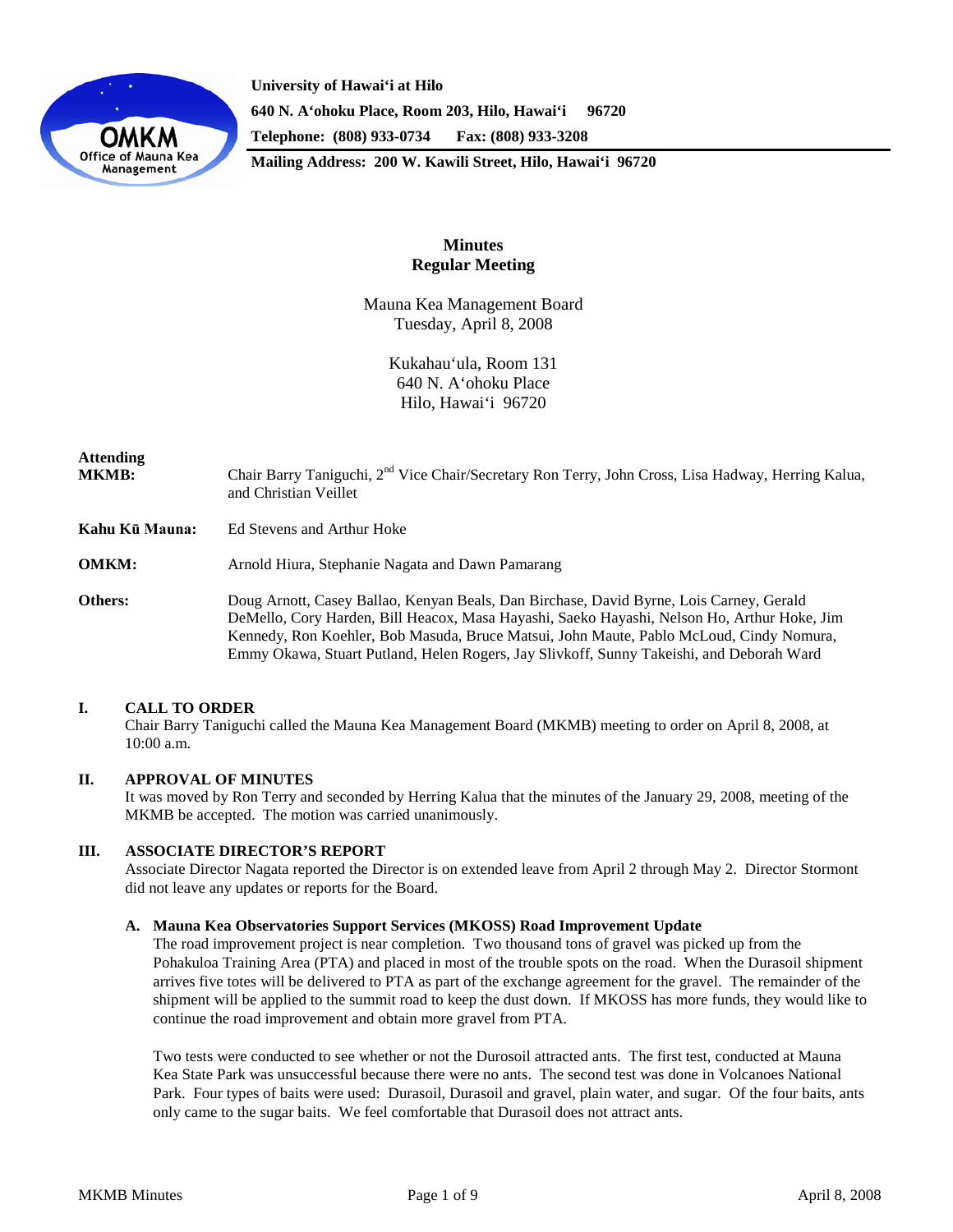## **B. New Ranger**

A new ranger should be on board by the middle of April bringing the ranger corps back up to its full complement of five. This person replaces former ranger Pablo McLoud, who is currently working with Subaru.

## **C. Conservation District Use Permits (CDUPs) Compliance Check**

Rangers recently completed their third CDUP compliance check of all observatory facilities. The majority were in compliance with their CDUPs. The others were noted for very minor incidents, such equipment and materials placed on the side of their facilities. Compliance reviews are conducted twice a year; the first one was in the spring of 2007.

## **D. Canada-France-Hawaii Telescope (CFHT) Ohana Project Update**

The Office received notification of a proposed activity related to the Ohana Project. The Ohana Project involves linking some of the major observatories through a fiber optic system and through interferometry create a "giant" mirror. In testing the feasibility of this project, they need to measure the distance between the CFHT and Gemini telescopes to within 1 mm. This requires taking measurements using a GPS receiver attached to a tripod. The tripod will be placed over an existing benchmark, such as a concrete pad, or manhole cover, at eight locations on the summit. No digging or excavation is involved. This activity is planned between April 28 and May 16. The Office does not feel this requires any Board action because it is temporary and the instruments will be set up for only 30 hours at each location.

Ed Stevens reported the Council reviewed the proposal and felt it was something that could be handled by OMKM without the need for cultural consulting. He appreciates OMKM asking for comments from Kahu Kū Mauna. Mr. Stevens asked two questions: 1) about the benchmark on the Puu Wekiu and if they planned to set up a tripod there; and 2) if they were aware there was a benchmark on Puu Poliahu.

Christian Veillet replied a tripod will be placed over the existing US Geological Survey marker on Puu Wēkiu. Nothing but the legs of the tripod will touch the ground. Dr. Veillet did not know if there was a benchmark on Puu Poliahu. If there is none, they would like permission to establish one. Puu Poliahu is a good location because of the overall perspective of the summit. If it is not possible to establish a benchmark, they will pass on this site. Mr. Stevens mentioned that there is a benchmark on Puu Poliahu, but it was below the summit off to the right.

Dr. Veillet asked Ed if he would like to observe or talk to the crew before going up Puu Poliahu, or if it was ok to have a ranger present. Mr. Stevens felt that a ranger would do. With that, Kahu Kū Mauna had no objections to the proposal. Dr. Veillet also assured all equipment and materials would be packed up and taken away and not left on the mountain.

## **E. Dismantling of Site Testing Equipment at 13 North Site**

On March 19 the Institute for Astronomy (IfA) informed Director Stormont they have initiated plans to dismantle the site testing equipment at the 13 North site. The CDUP for this project expires on July 25. They will probably start dismantling it in early June and should be dismantled before the July 25 deadline. A pre-planning meeting will be scheduled two weeks before they dismantle the site. They have also consulted with the Office and with Kahu Kū Mauna about a ceremony. Ranger Pihana will be present at the pre-planning meeting, during the dismantling, and after it has been removed and the area restored.

Mr. Stevens stated he appreciates Bob McLaren asking about the protocols. It was courteous and sensitive on his part. Now that they are nearing completion, Bob asked if there was a protocol for the removal such as there was one when it was erected. Yes there is a protocol. Ranger Pihana did the blessing for the installation, and likewise he should do the closure at the removal. Mr. Stevens stated overall, having sensitivity to the protocols is appreciated by everyone.

## **F. Pending Project Reports from the Director**

Director Stormont did not leave a status report on the Memorandum of Understanding with the Natural Area Reserves, or the administrative rules. Director Stormont stated in a memo submitted to the Board at the January meeting that in lieu of his not being able to attend the meeting he would be submitting a report very soon.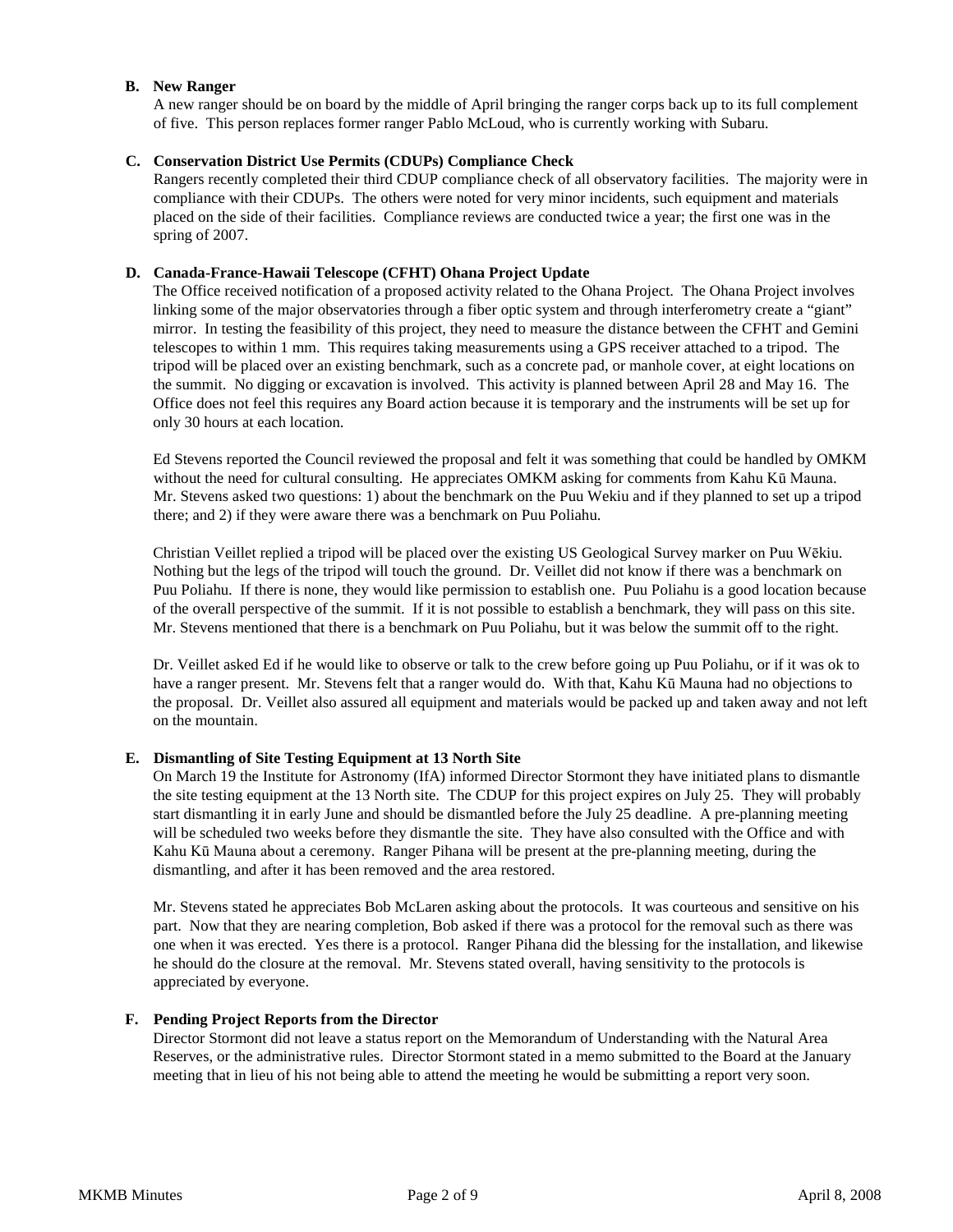## **IV. COMMITTEE REPORTS**

## **A. Kahu Kū Mauna Council**

No report as it was covered in the Associate Director's report.

## **B. Environment Committee**

Ron Terry reported the committee met last week to hear a special presentation on the wēkiu bug by UH graduate student, Jesse Eiben. It was an excellent presentation on his research and we would like to have Mr. Eiben do more work for OMKM in the future, perhaps as a post-doc. This is an example of addressing some of the significant data gaps in the environmental/biological data. We feel we are making some progress there. Thanks to OMKM for arranging and sponsoring all that research. The committee also met with the Comprehensive Management Plan (CMP) consultants. We are working with them to determine how to best integrate the plans together. Our consultant, Sustainable Resources Group International, Inc. (SRGI), is working with Ku'iwalu on integrating the plan.

## **C. Hawaiian Culture Committee**

No Report. Herring Kalua explained the committee broke into small groups several months ago and has not gotten together since. When we get together we will get a report.

## **V. OLD BUSINESS**

## **A. Comprehensive Management Plan (CMP)**

Associate Director Nagata reported that Dawn Chang sends her apologizes for not being able to make today's meeting, but she submitted a written report describing the progress on the CMP.

There was a full day and a half retreat with Kahu Kū Mauna and our cultural consultants, Pacific Consulting Services, Inc. (PCSI) in early March to talk about management recommendations related to cultural issues and concerns. With these recommendations as a starting point, PCSI will soon be engaging in consultations with various community groups on the island.

In discussions with Ms. Chang, it was agreed that OMKM's consultant, SRGII, who is responsible for developing the Natural Resources Management Plan, and who is integrating the Cultural and Natural Resources Management Plans, will take on a bigger role in developing the CMP.

There will be an informational briefing before the Land Board on April 11. The briefing is at the request of Laura Thielen, chairperson for the Board of Land and Natural Resources (BLNR)/Department of Land and Natural Resources (DLNR). The BLNR will be briefed on the contents of the plan and the development process, which will involve extensive community outreach. It will also be an opportunity to get feedback from the Board. Ron Terry will represent the Board and Associate Nagata will represent OMKM. Dawn Chang has also informed a number of people, including the plaintiffs of the Outrigger contested case.

Ku'iwalu will be launching a website, and we are in the process of developing FAQs and fact sheets for the website. It is hoped the website will be launched within the next two weeks or so. Ku'iwalu has also started its consultations with various groups around the island asking questions about what is happening on Mauna Kea, their feelings, and what they thought about the future of Mauna Kea.

## **B. Mauna Kea Observatories Support Services (MKOSS) Transfer**

Dr. Veillet reported that since the last Board meeting the committee worked on a document describing the current situation and the status of the transfer. The transfer was discussed at the Mauna Kea Observatory Directors' meeting three weeks ago. The transfer is going to be a long process because the observatories feel the current situation is working smoothly. Changing something that is working well will require good reasons for making a change. It was a good meeting because people understood what is at stake, where the Board is coming from, and the work which has to be done.

There are questions that will need to be reviewed by the committee and eventually the Board. In particular, the rationale for the transfer. For example, the issue of perception. Currently, the perception is that MKOSS is managed from Oahu by IfA. The real situation is actually not that clear, even as seen by the observatories. There is a need for the directors to understand what the issue is behind this perception, because in actuality MKOSS is managed by all the observatories and not by IfA. We also need to consult with UH's legal counsel for interpretation of the subleases.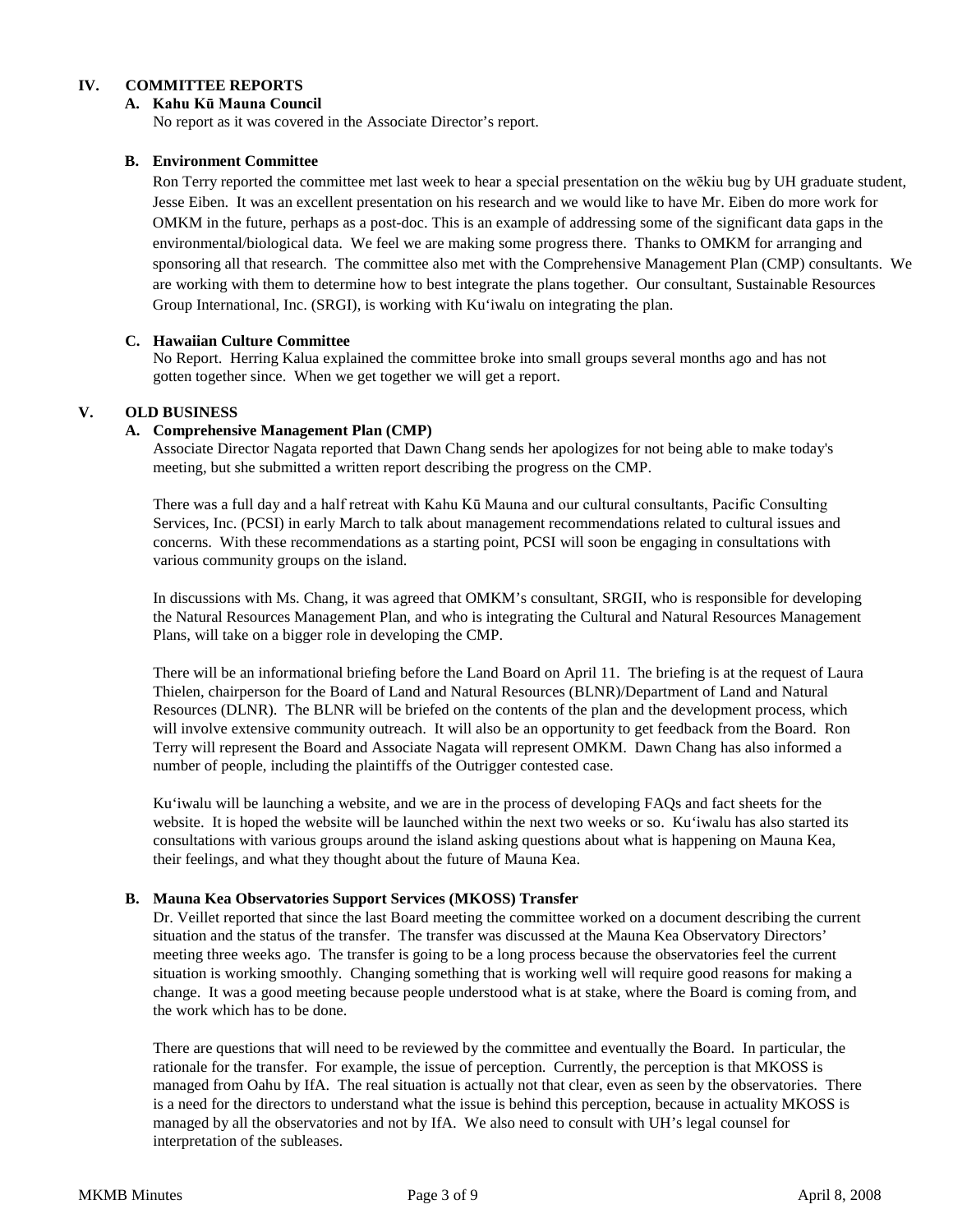Feedback from the observatories about OMKM and the relationships between the observatories and OMKM was positive. The observatories receive constructive feedback and advice from OMKM.

#### **C. Commercial Tour Permits**

Associate Director Nagata reported the original permits expired at the end of 2007. A meeting with the commercial operators to discuss proposed changes was held in January. There are two major issues: size of the vehicles, and the transfer and assignment of permits. The issue of vehicles sizes arose when a tour operator began driving oversize vehicles to Mauna Kea. These are somewhat similar to a mini-bus. Even though they fit into a parking space, when the doors are opened another van cannot park next to it. After considerable review, Associate Director Nagata and Ron Koehler decided not to allow oversize vehicles on Mauna Kea because of safety issues in the parking lot and on the narrow sections of the road especially when two oversize vans pass each other.

OMKM realizes there is an expense involved in the purchase of these vehicles, so it feels the companies who purchased them be allowed to use them for two years with an additional charge of \$50/day/vehicle for up to two years. The clock starts ticking when the vehicle was first put into service on Mauna Kea which goes back as far as July and December of 2007.

Modified vehicles will be allowed. These are vans that are intermediate in size between a standard 15-passenger and oversized vans. Reason being that 15-passenger vehicles may be phased out and going into smaller capacity vehicles. Taking into consideration companies that need to replace their aging vehicles, it was decided to allow the purchase of modified vehicles. They are slightly wider and may be a little bit longer. Companies will be allowed only one modified vehicle in the Visitor Information Station (VIS) parking at any given time.

Transfers and assignment of permits are not permissible, except transfers among family members, for example, father to son/daughter, is permissible provided there is no exchange of monies.

#### Discussions

The permits have been revised and redrafted to include a description of 15- passenger vans, modified and oversized vehicles. The commercial operators were notified in a letter about conditions under which they could use oversize vehicles including: a surcharge of \$50/vehicle/day in addition to the \$6 passenger fee; a two year limit on the use of the vehicle on Mauna Kea; and a deadline to order these vehicles. The latter was included to level the playing field to all operators who felt that those with oversized vehicles had a competitive advantage.

John Cross asked about OMKM's intention regarding the requirement that operators submit financial information related to their Mauna Kea tour business. Bruce Matsui, UH Associate General Counsel, replied the information is needed to confirm if there was some kind of an assignment, sale or transfer and if it involved the Mauna Kea portion of the business. The premise that we are starting with is that transfers, assignments, or sales are not permitted. Mr. Cross felt that transfers will occur and they could sell their businesses for 51% or more.

Chair Taniguchi explained that permits are not transferable. The business does not own the permit, but the permit is a license to come onto the mountain. That is why it is a difficult situation involving a family business, where the business is transferred from one generation to the next – the business remains in the family. When a business sells or transfers their permit, they are making money on the sale of the permit. The permit becomes an asset. The permittee does not own the asset and it is not theirs to sell.

Dr. Terry asked how the office would know if a business had been sold. A permit could be sold several times without anyone knowing. Mr. Matsui explained according to the revised terms, operators are supposed to report sales and transfers. If they do not, then it is considered a violation of the permit.

Lisa Hadway wanted to understand the definition of the different types of vehicles. Knowing that there will always be new styles she was worried there will be vehicles that fall in the gray area, that is, they will not fit the definitions. OMKM could end up not being able to implement the permits. Associate Director Nagata stated we realize that models will change and some will fall in the gray area, but we needed some guidelines. OMKM would review each on a case by case basis. If a proposed vehicle is not going to pose a problem, we will allow them to use it. Chair Taniguchi added annual permits can be revised (versus a five- or ten-year permit) to accomplish some of those changes.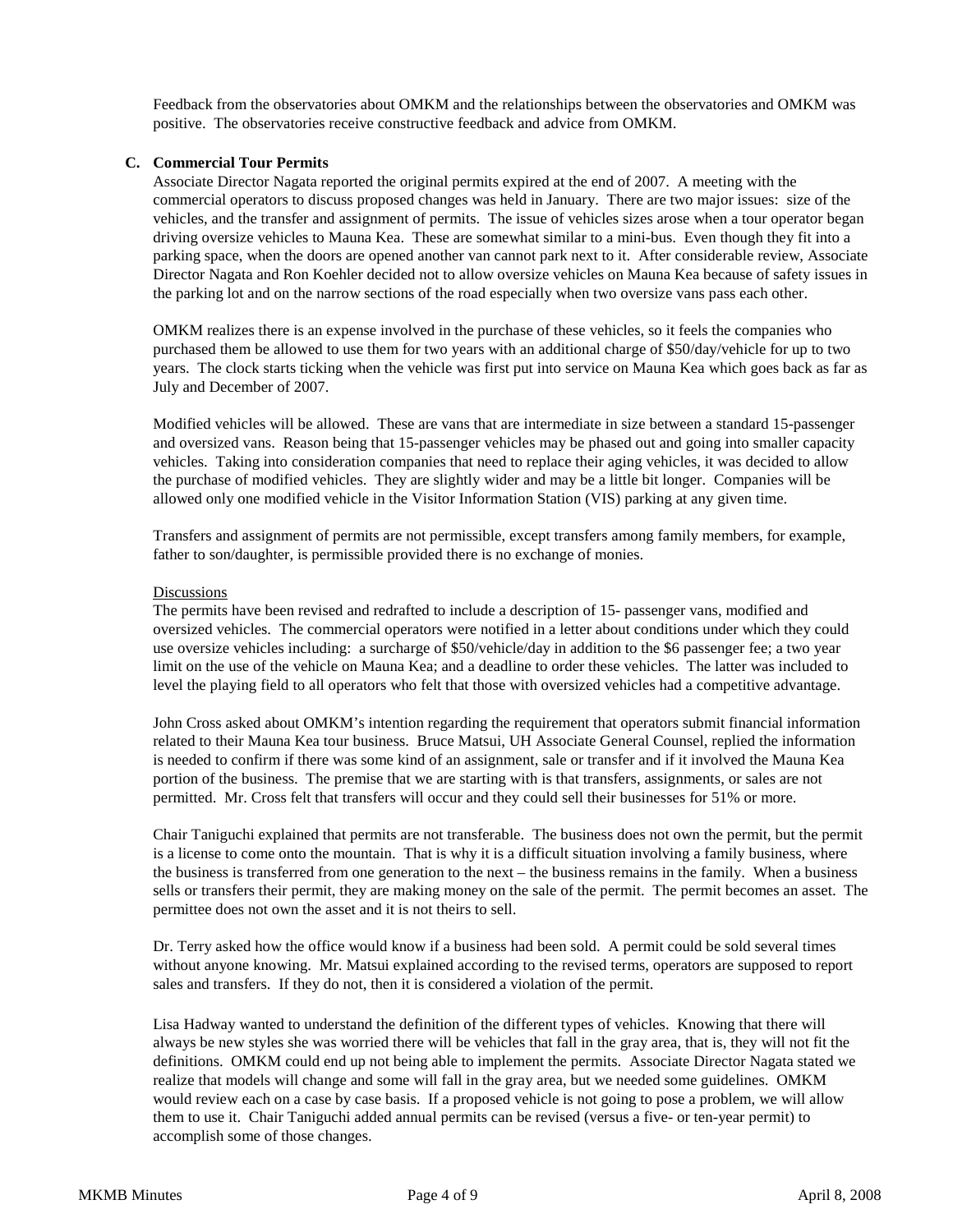Ms. Hadway expressed concern that at the end of the two years the operators will ask OMKM to extend the use of the oversized vehicles. Associate Director Nagata replied it would be brought to the Board for their decision.

Commercial tour fees are collected by OMKM and deposited into a revolving fund. OMKM uses those monies to support the ranger program and to reimburse the VIS for expenses related to supporting and servicing the commercial tours, such as water, trash removal, electricity and staff support.

Ron Koehler stated the bookstore pays a portion of the VIS operating fund. It is also funded by a variety of sources – the University, all the observatories, and commercial tour fees. It is not a self-sustaining or stand alone operation. It requires donations from other entities. Although observatories provide funds for the VIS, they have never funded the entire operation. Observatory support peaked at about 75% of the operation, but their portion of the operation is now about 30%, largely because of the commercial operator funds that are now coming in and revenues from the bookstore.

Ms. Ward asked if the remainder from 75% down to 30% be available for natural resource protection and cultural resource protection. Chair Taniguchi stated the observatories were not required to fund the VIS. Their contribution was voluntary. One could suggest, but it cannot be mandated. Dr. Veillet clarified that the contribution to the VIS from the observatories has not decreased, but rather the operating budget for the VIS has increased.

#### Action

It was moved by Ron Terry and seconded by Herring Kalua to approve the final form of the 2008 Mauna Kea Commercial Tour Permits. The motion was carried, with opposition by Lisa Hadway.

#### **D. Natural Area Reserve (NAR) Memorandum of Understanding (MOU)**

Associate Director Nagata reported there was no report from the Director. Lisa Hadway provided a brief update.

Ms. Hadway reported there has been no progress since it was last reported by Director Stormont, in particular the need to communicate with the DLNR chair. She is working closely with the Office on developing a similar cultural resources management plan for the NAR. She anticipates it will take a couple years to get it completed.

Mr. Stevens stated that was good news. He also mentioned that thanks to Associate Director Nagata's initiative to have the inventory completed, we have a valuable asset. OMKM's plan combined with the NAR is going to be an awesome plan with a total view of the cultural landscape. We will know what is there and how to manage it.

## **E. Administrative Rules**

Associate Director Nagata reported there was no report from the Director.

## **VI. NEW BUSINESS**

**A. University of Hawai`i at Hilo Physics and Astronomy Department's Proposal to Install a Camera on the Coude Roof of the UH 2.2m Telescope on Mauna Kea**

OMKM received a proposal from the UH Hilo Physics and Astronomy Department to install a web camera on the coude roof of the UH 2.2m telescope facility. The purpose for the camera is to monitor and check on construction activities while the 24" facility undergoes renovation as well as monitor weather. The camera, which is small, will be mounted on an existing metal grid.

#### Kahu Kū Mauna Council

Ed Stevens reported the Council reviewed the project request and had one concern. On April 1, at a preconstruction meeting for this project, we were able to discuss various concerns. One in particular which was raised by Arthur Hoke, and which the Council concurred, had to do with the real intent of the camera. Is it to monitor constructions activities? The weather? Or is it to eliminate the need for a construction monitor? Dr. Heacox was asked this question at the pre-construction meeting. He emphatically said no, it would not, that it is strictly for observing construction activities and the weather. Based on his answers the Council was satisfied and had no further concerns.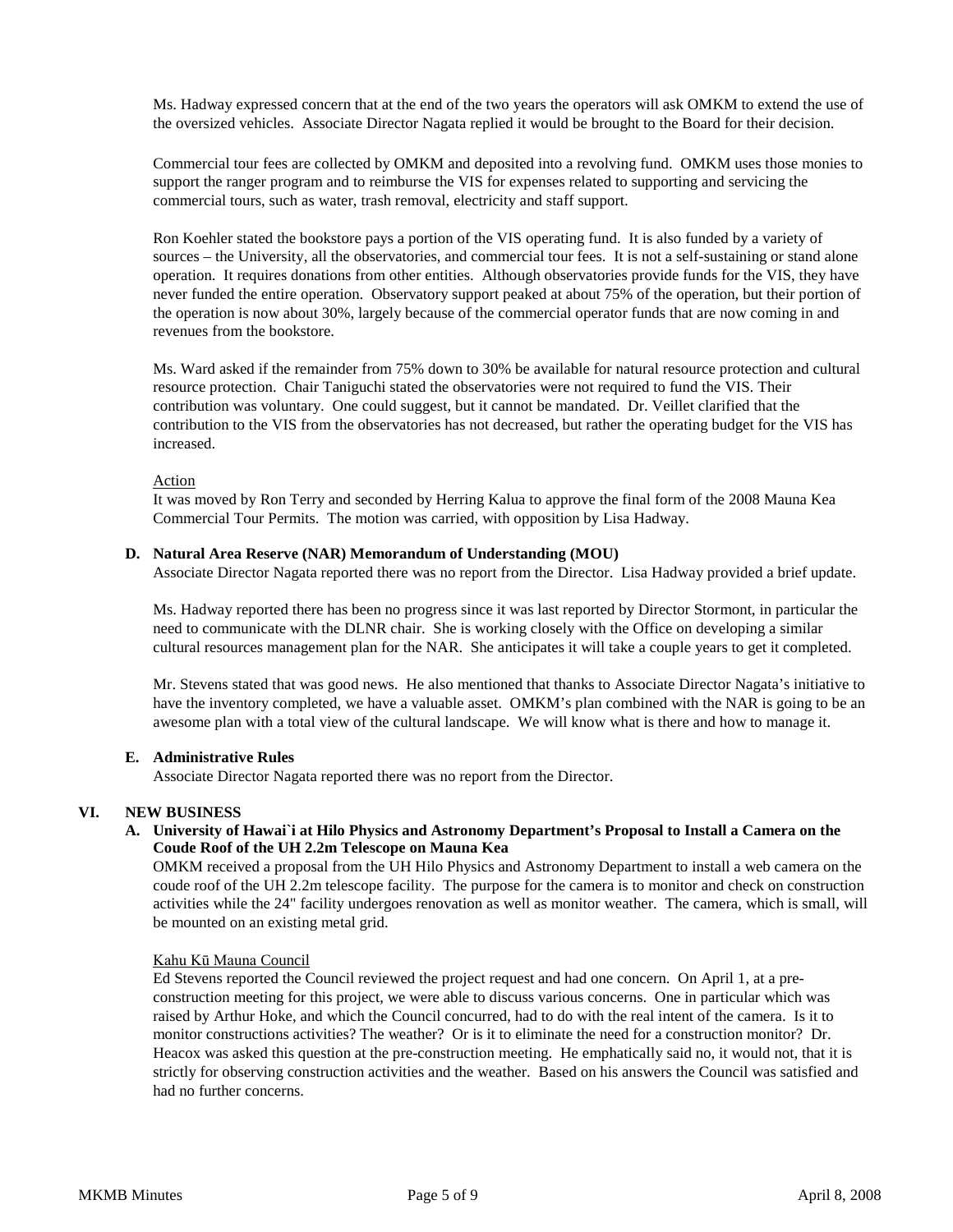## Recommendation

OMKM recommends this project be classified Minimal Impact and that the Board approve it and allow UH Hilo Astronomy Department to go ahead with the project with the conditions, including Mr. Stevens concern that the camera will not replace the need for an on-site construction monitor. In addition the applicant must comply with all of the conditions of the DLNR permit as well as the mitigation measures described in the proposal.

#### Discussions

Ms. Hadway asked who will be assigned the construction monitor. Mr. Stevens explained the rangers will be trained on what to look out for. Mr. Koehler indicated that each time rangers make their rounds to the summit they will do site monitoring. The construction company is supposed to give start and end times. Rangers will try to on site at those times plus two additional times during the day. Mr. Stevens indicated that four visits a day was adequate.

Chair Taniguchi asked if the contractor will have their own construction monitor. Mr. Stevens stated in the preconstruction meeting it was pointed out that it was the contractor's kuleana to make sure that all the terms and conditions are followed. That includes keeping trash from blowing all over the mountain. They will be policing themselves in addition to having the rangers.

Nelson Ho, of the Sierra Club, asked if any of the biologists or cultural experts noted any wind-generated debris. Associate Director Nagata stated all construction related projects contain conditions requiring all containers be secured and equipment stored inside. In the beginning rangers reported picking up a lot of trash. That has decreased over the years. The condition of the mountain is a lot better than what it was seven years ago.

Mr. Stevens added this being the first large construction project under OMKM; it was emphatically stressed that containers, including lids, need to be secured so that sudden bursts of wind will not blow debris or materials all over the place. We were satisfied that they were going to control the trash.

Mr. Cross asked if there is a list of approved construction monitors and who would train one and has knowledge in construction management. Associate Director Nagata did not know if a list exists. Mr. Stevens felt that the training of a construction monitor involved reading its responsibilities. It is also up to the construction company to make sure their employees read and understand their responsibilities.

Mr. Cross stated every construction project that occurs on the mountain should have a monitor who can shut activity down. He believes the rangers are in the position to notice whether they are in compliance. Dr. Terry added the rangers are also being trained to do conservation district use program enforcement, which is also part of construction-type conditions. Chair Taniguchi added another thing to consider is the size of the project. In a huge project the rangers would not be appropriate.

Associate Director Nagata clarified this action is about installing a camera. Construction monitor does not apply here.

#### Action

It was moved by Herring Kalua and seconded by Lisa Hadway to accept OMKM's recommendation to classify this project Minimal Impact and approve it with conditions. The motion was carried unanimously.

## **B. Future Vision for Mauna Kea – A Planning Guide**

Dr. Terry asked that this item be put on the agenda. He realizes that this Board looks at little projects that come to us one at a time--a camera, very small construction projects, or we look at plans that are being developed, or permits. What he would like to see is a larger vision of the mountain. What will Mauna Kea look like in 2025? It is not necessarily this Board that needs to develop that vision. There are many stakeholders in Mauna Kea and would like to initiate some sort of visioning process.

One of the players that need to come to the table is the University of Hawaii as a whole, including UH Hilo, which is taking a much larger role in astronomy which may continue to expand. We and the public we represent need to have a vision. We all know there are projects out there, such as Pan-STARRS and TMT, but how do they fit into the broader vision? They should not be looked at as being unrelated. The director of IfA, Rolf Kudritzki submitted an interesting report to the legislature about a year and a half ago. He was surprised to see that IfA's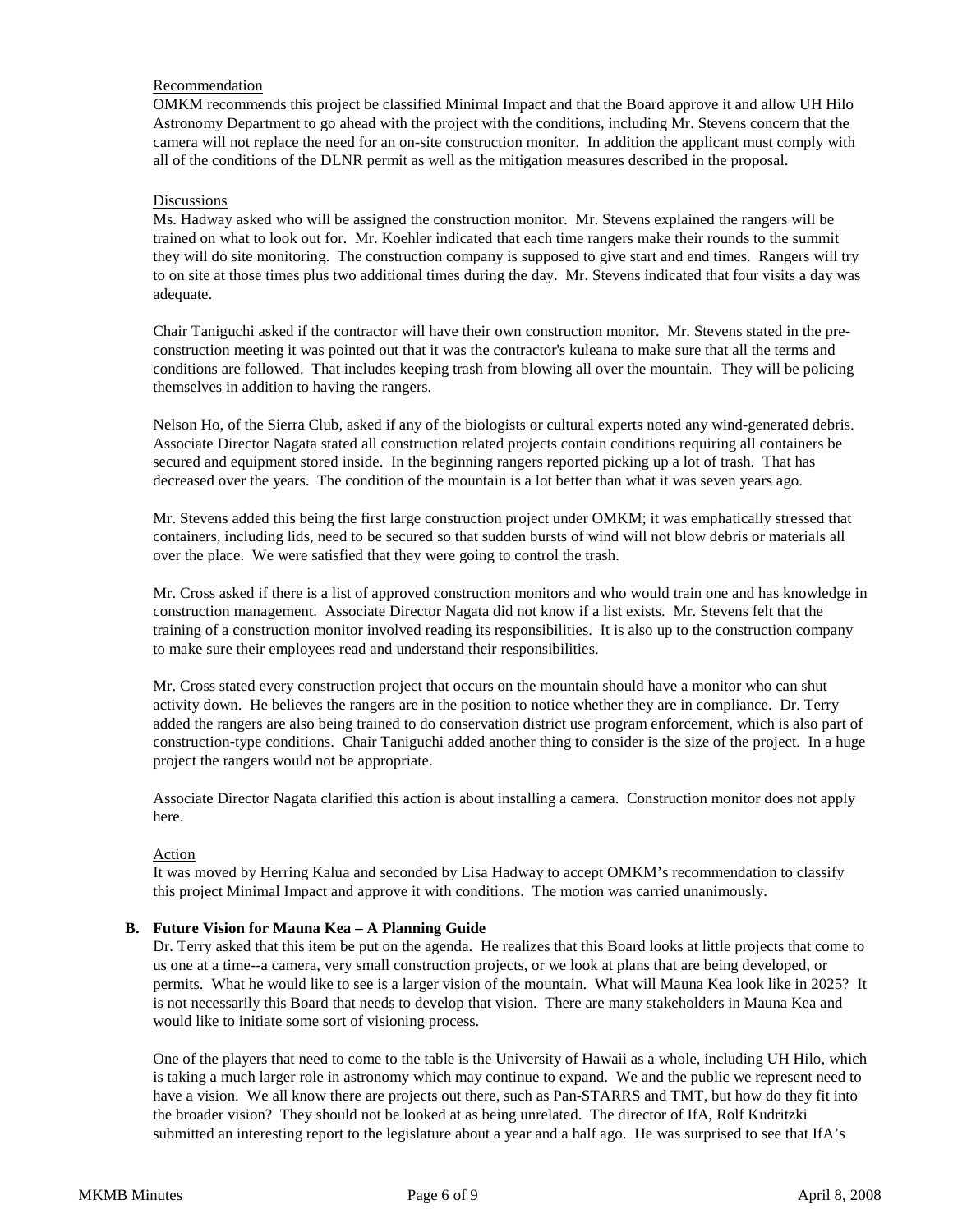vision, which was articulated in the Master Plan, had changed dramatically in a matter of a few years. We need to be working with this overall vision when we focus on smaller things.

#### Discussions

Mr. Stevens agrees and supports the development of a vision plan which includes guidelines for the mountain, its uses, and how to mitigate problems. It should include all the "what ifs", because things change.

Ms. Hadway thought we should define internally what is a master plan, management plan and strategic plan and relate the three. Dr. Terry replied the Master Plan no longer matches the vision of the University. We need a new one with a different type of sensitivity and experience that was absent at the time the 2000 Master Plan was being developed.

Herring Kalua stated that during the planning of the Master Plan, we could not see what was going to happen, but we still tried to put something together. It is dependent on all of us, the community, business people, and University to make this a win-win situation. It is critical that all the players be at the table. If we leave one player out, then we are not going to move forward. He feels we are moving in the right direction right now by involving environmental and cultural people. Those are the two key issues that need to be addressed if we want to see astronomy continue. If this is the best part of the world then we need to make it happen. The only way it can happen is bringing everybody to the table, help each other and share ideas. This vision plan is good but we are falling behind because of the comprehensive plan, so we need to speed it up but we need to make sure it is done correctly. The environmental and the culture groups are keys to making sure we are moving in the right direction because we need to protect the resources.

Ms. Ward did not understand why the University and DLNR have chosen to appeal Judge Hara's ruling on the CMP. This disables the parties who feel most connected to protecting the mountain from sitting at the table. It is difficult for groups that have been historically involved and have been given standing in litigation to communicate at a time when they are in an appeal to the Supreme Court. She does not understand why the issue of the appeal has not been raised while at the same time the University is carrying out a CMP. A discussion of a future vision for the mountain precluding the people that feel most connected to the issue just seems like you will be leaving a large group of people off that table.

Dr. Terry clarified that OMKM is not appealing the judge's ruling and that we are the ones calling for a vision statement. He is asking the University to step up, not the other way around. We need to be very clear about that. He was not aware that the ruling was still being appealed. He thought that the hiring of a consultant to prepare the CMP was recognition that a CMP was needed. Although we were reluctant at first to participate in the Manoa system-driven process, we have gotten on board to try to make the best CMP possible using our already existing plans that are in progress.

Ms. Ward continued saying it is interesting that the University is practicing selective deception. If they are not bringing this information to the table and counsel is here, why isn't that information being provided to OMKM or MKMB? Dr. Terry stated it may be more ignorance on his part than deception, but we have not heard from the University counsel about that lawsuit.

Bob Masuda was not sure what Ms. Ward was referring to, but his understanding is that UH retained consultants to proceed with developing the CMP. The CMP development process involves extensive coordination, collaboration and involvement jointly with this Board and with OMKM. Consultants have been meeting with various people. We even tried to attend your Sierra Club meeting but went to the wrong place.

Ku'iwalu will be conducting public informational meetings to meet with interested members of the public (see Announcements below). There is no reluctance to proceed with completing the CMP. If the legal department is appealing on the basis for legal reasons, that is their kuleana. But in terms of the University system working with consultants and proceeding with the development of a CMP with the goal of protecting the cultural and natural resources, that process is active and ongoing. If Sierra Club wishes to meet with the consultant, we would be delighted to set up a meeting.

Chair Taniguchi sees the issue as General Counsel's decision to appeal Judge Hara's decision to the Supreme Court created a situation where the opposing parties cannot participate. Personally, he thinks the University is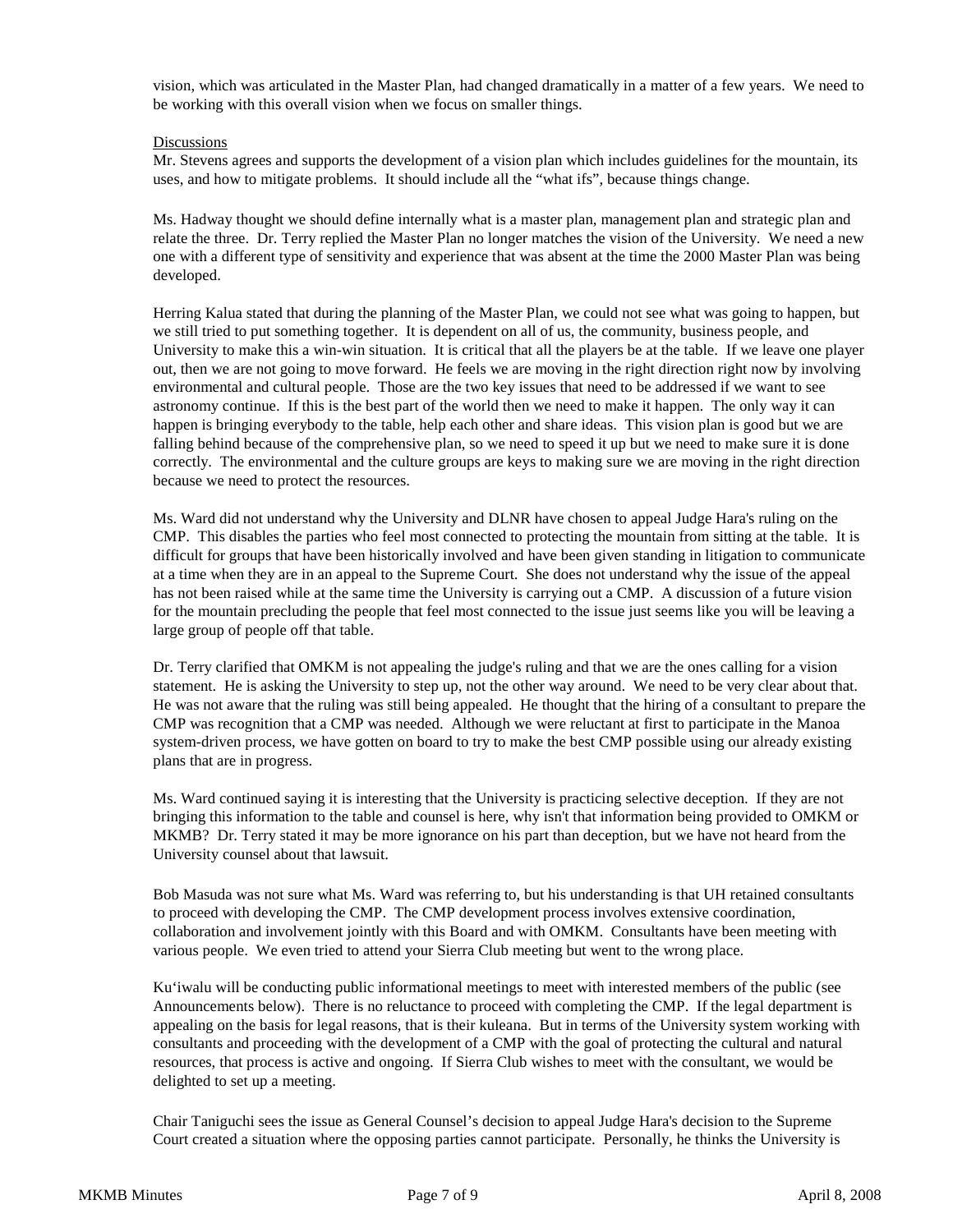being shortsighted. They are doing it to "try to prove a point." Regardless of the Supreme Court's ruling we are still going to do the CMP. He thinks that they want to establish the point of law versus the real situation. He sometimes finds the system doing things that does not make sense.

Jim Kennedy reminded everybody that OMKM and its management board's direction and active development of a CMP precedes Judge Hara's ruling by years. The fact that the Office is in a position to effectively collaborate and in fact be a source of incredibly valuable information and studies in the development of what has now become the system plan is because of the fact that this body has been in the process of the doing this for its own sake for a long time. Dr. Kennedy was not trying to and very specifically did not want to exclude the fact that this was a community-driven activity, it absolutely was. He was just reinforcing Dr. Terry's and Chair Taniguchi's statements that the CMP is going to happen anyway. The train has been on the track and actively being pursued for a long time. There will be a plan.

Mr. Masuda said he would not call it a system plan. He thinks System, OMKM, and this Board are working together. The consultants working on it are working directly with the OMKM and its cultural and environmental consultants in integrating everything together.

Dr. Veillet asked Dr. Terry to elaborate on the weak points of the Master Plan and how it might help in the vision planning. Dr. Terry replied Ed Stevens and Arthur Hoke have stated this a number of times it's 13:0. When a new observatory is being proposed we do not look at what it means to the whole mountain. Is there an opportunity to perhaps remove some or could we rearrange what is on the mountain to make it culturally more appropriate, while at the same time being concerned about environmental resources, particularly invertebrate habitat, permafrost, and other things, too?

Is there a way to have a new generation of telescopes, keep our science, our edge, provide jobs and education, and remain connected to Hilo? The benefits of the observatories are enormous and incalculable, but much of that benefit has been distributed worldwide, nationwide, and to the Island of Oahu, in the graduate astronomy program. Although that is a good thing the benefits to the Big Island have been less so. We have a certain number of good jobs, but a lot of them are not filled by local people. Nevertheless, those people that come here contribute to our economy and our society and they are wonderful contributing members. But there is a much stronger connection between the summit of the mountain and the University of Hawaii at Hilo. The Hawaiian cultural aspect has been hit the hardest and needs to be supported. The Master Plan did not identify a process for connecting the science and culture. The UH Hilo College of Hawaiian Language and the Hawaiian Studies Programs are ready to service that. They are totally open to the connection between a science and a cultural education. Their curriculum incorporates science in the Hawaiian language.

Chair Taniguchi stated the Master Plan has been in existence for almost ten years and now is an opportune time to review the Master Plan. The Science Reserve is a University-wide function, so he does not know whether MKMB or OMKM should take the lead.

Chair Taniguchi suggested keeping this on the agenda as old business at every meeting so we do not forget about it. He thinks we might want to ask the President to convene a process to look at the Master Plan, review it, and involve everybody again.

#### Action

Chair Taniguchi stated we should take the position that we recognize that a number of years have passed and that there are many things that should be changed in the Master Plan. It is due for a good look at and revision. In fact, we can go straight to the Board of Regents and just express our opinion that this should happen.

It was moved by Ron Terry and seconded by Herring Kalua to ask the Board of Regents to begin a process to revisit the Master Plan.

Ms. Ward's interpretation of Judge Hara's ruling is that the Master Plan 2000 did not have the force of law and any decisions on land use on Mauna Kea should be taken to the BLNR. Mr. Stevens replied the Master Plan does not approve sites for new construction. It is for planning purposes only. Some people's interpretation is that "the Master Plan calls for it." It does not call for "it". For example, it did not call for two infrared telescopes in the lower areas; it just allowed planning for it. All projects have to run the gamut of approval before it even gets